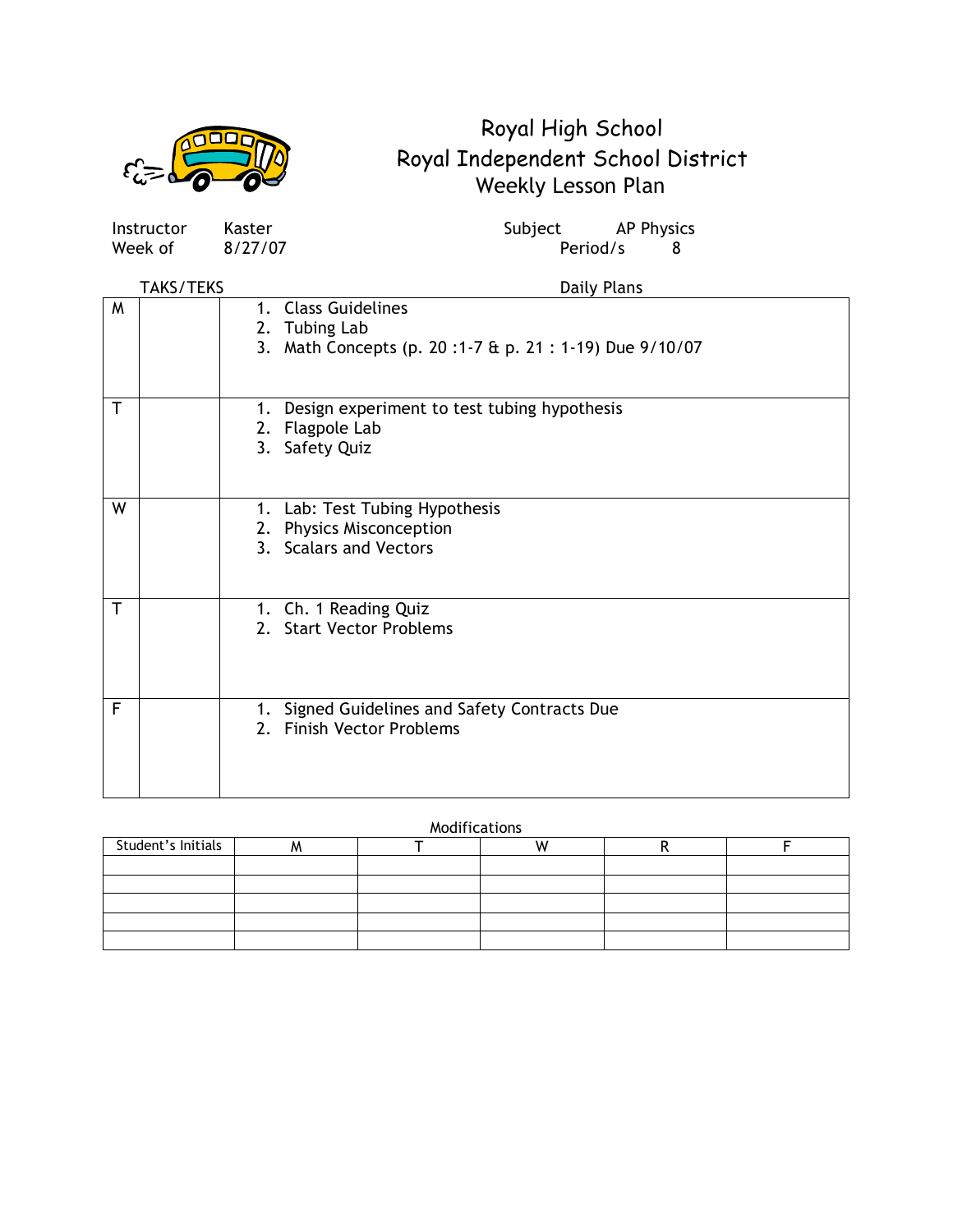

Week of 9/03/07 Period/s 8

Instructor Kaster Subject AP Physics B

TAKS/TEKS Daily Plans M | Holiday T | 1. FALCON FUNDAMENTAL 2. Displacement 3. Speed and Velocity W 1. FALCON FUNDAMENTAL 2. Displacement Lab T | 4. FALCON FUNDAMENTAL 5. Acceleration 6. Equations for Constant Acceleration F | | 4. FALCON FUNDAMENTAL 5. Applications of the Equations for Kinematics 6. Freely Falling Bodies

| Student's Initials |  |  |  |
|--------------------|--|--|--|
|                    |  |  |  |
|                    |  |  |  |
|                    |  |  |  |
|                    |  |  |  |
|                    |  |  |  |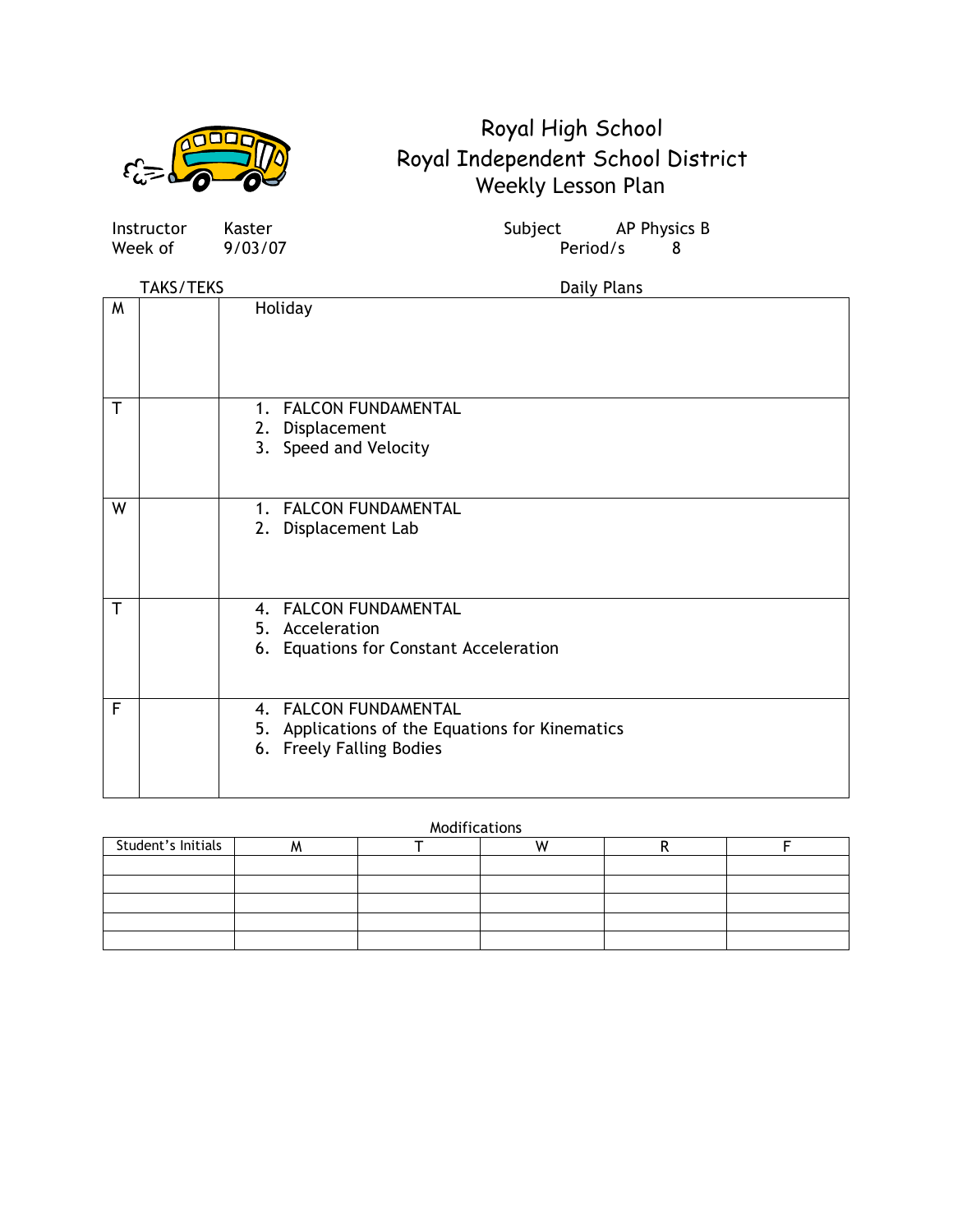

| Instructor       | Kaster                    | AP Physics B<br>Subject                         |
|------------------|---------------------------|-------------------------------------------------|
| Week of          | 9/10/07                   | Period/s<br>8                                   |
|                  |                           |                                                 |
| <b>TAKS/TEKS</b> |                           | Daily Plans                                     |
| M                | 3. FALCON FUNDAMENTAL     |                                                 |
|                  |                           | 4. Homework Project Due (p.20:1-7 & p.21:1-19)  |
|                  | 5. Displacement Lab       |                                                 |
|                  |                           |                                                 |
|                  |                           |                                                 |
| т                | 7. Reading Quiz (2.4-2.7) |                                                 |
|                  | 8. Acceleration           |                                                 |
|                  |                           | 9. Equations for Constant Acceleration          |
|                  |                           |                                                 |
|                  |                           |                                                 |
| W                | 7. Equation Quiz          |                                                 |
|                  |                           | 8. Applications of the Equations for Kinematics |
|                  | 9. Freely Falling Bodies  |                                                 |
|                  |                           |                                                 |
|                  |                           |                                                 |
| т                |                           | 1. Practice AP Kinematics Problems              |
|                  |                           |                                                 |
|                  |                           |                                                 |
|                  |                           |                                                 |
|                  |                           |                                                 |
| F                | 1. Kinematics Exam        |                                                 |
|                  |                           |                                                 |
|                  |                           |                                                 |
|                  |                           |                                                 |
|                  |                           |                                                 |

| Student's Initials |  |  |  |
|--------------------|--|--|--|
|                    |  |  |  |
|                    |  |  |  |
|                    |  |  |  |
|                    |  |  |  |
|                    |  |  |  |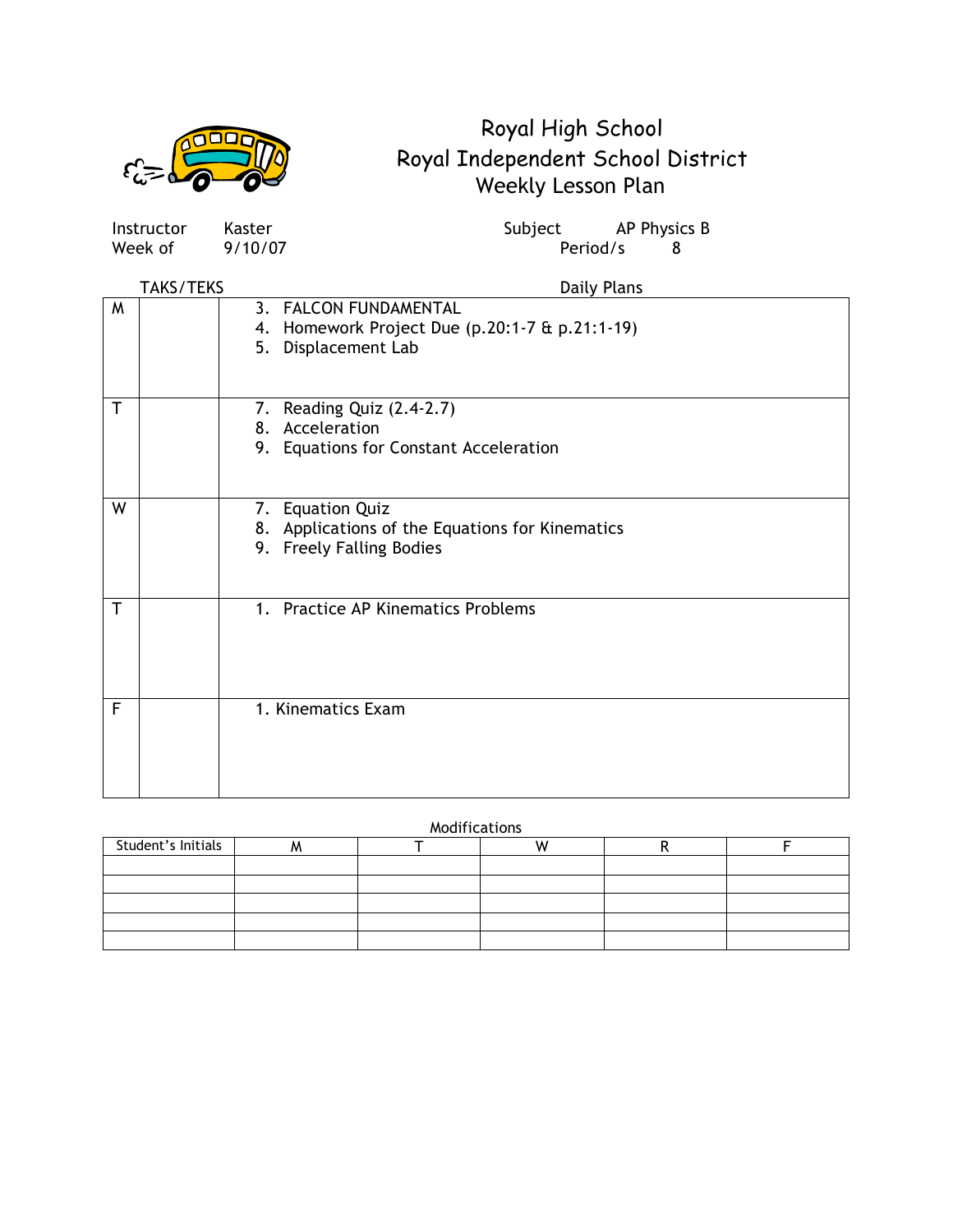|                         |                       |                   | Royal High School<br>Royal Independent School District                                              |
|-------------------------|-----------------------|-------------------|-----------------------------------------------------------------------------------------------------|
|                         |                       |                   | Weekly Lesson Plan                                                                                  |
|                         | Instructor<br>Week of | Kaster<br>9/17/07 | Subject<br>AP Physics B<br>Period/s<br>8                                                            |
|                         | <b>TAKS/TEKS</b>      |                   | <b>Daily Plans</b>                                                                                  |
| M                       |                       |                   | 6. Reading Quiz (Ch.2.4-2.7)<br>7. Practice AP Exam Kinematics Problems<br>8. Home Fun p. 54: 45-50 |
| $\overline{\mathsf{T}}$ |                       |                   | 10. Practice AP Exam Kinematics Problems                                                            |
| W                       |                       |                   | 10. Equation Quiz<br>11. Falcon Fun<br>3. Review for Kinematics Exam                                |
|                         |                       |                   | 2. Kinematics Exam                                                                                  |
| $\mathsf{F}$            |                       |                   | 1. Physics Video                                                                                    |

| Modifications |  |
|---------------|--|
|               |  |

| Student's Initials |  |  |  |
|--------------------|--|--|--|
|                    |  |  |  |
|                    |  |  |  |
|                    |  |  |  |
|                    |  |  |  |
|                    |  |  |  |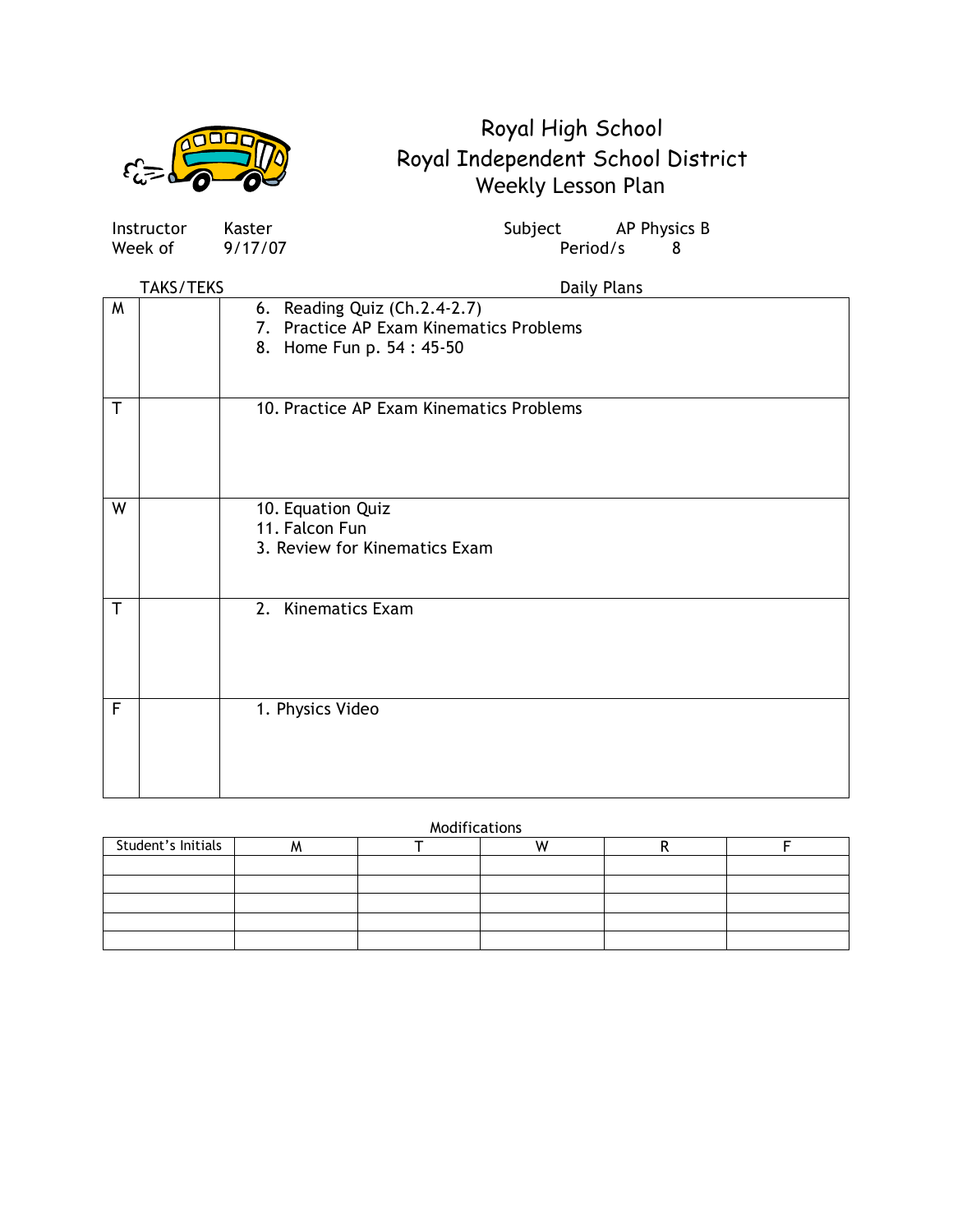|     | W                       |
|-----|-------------------------|
| ビジー | $\overline{\mathbf{a}}$ |

| <b>Instructor</b><br>Week of | Kaster<br>9/24/07                                        | Subject AP Physics B<br>Period/s<br>8 |  |
|------------------------------|----------------------------------------------------------|---------------------------------------|--|
| TAKS/TEKS                    |                                                          | Daily Plans                           |  |
| M                            | 9. Grade AP Exam<br>10. Read Ch. 3.1 & 3.2               |                                       |  |
| $\mathsf{T}$                 | 11. Reading Quiz<br>12. Start two dimensional kinematics |                                       |  |
| W                            | 12. Equation Quiz<br>13. Kinematics Lab                  |                                       |  |
| T                            | 3. Finish Two-Dimensional Kinematics<br>4. Read Ch. 3.3  |                                       |  |
| F                            | 1. Reading Quiz<br>2. Start Projectile Motion            |                                       |  |

| Student's Initials |  |  |  |
|--------------------|--|--|--|
|                    |  |  |  |
|                    |  |  |  |
|                    |  |  |  |
|                    |  |  |  |
|                    |  |  |  |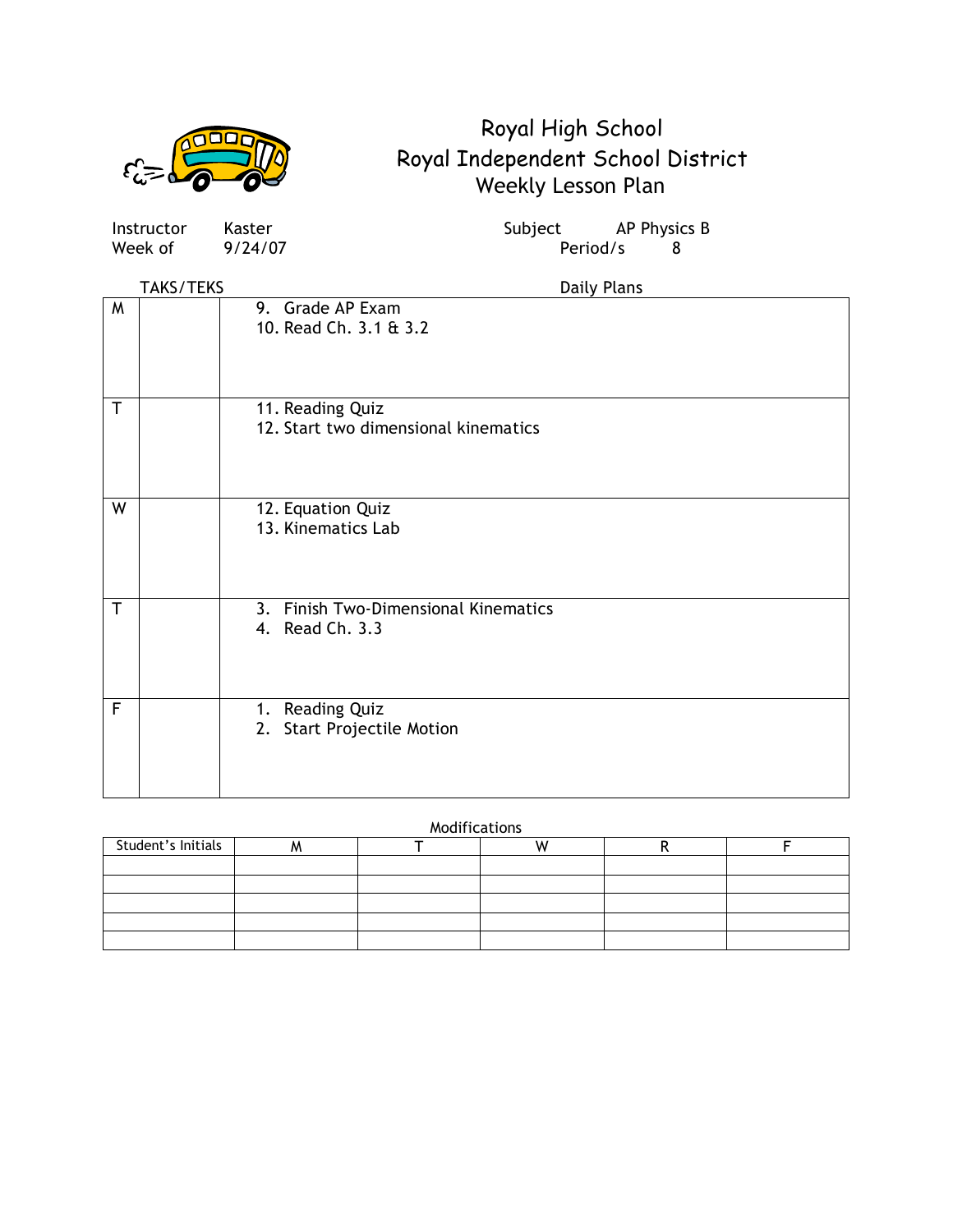

Week of  $10/01/07$  Period/s 8

Instructor Kaster Subject AP Physics B

|   | <b>TAKS/TEKS</b> | Daily Plans                                                                                           |
|---|------------------|-------------------------------------------------------------------------------------------------------|
| W |                  | 11. Finish Projectile Motion                                                                          |
| T |                  | 13. Reading Quiz<br>14. Falcon Fun<br>15. Newton's First and Second Laws of Motion                    |
| W |                  | 14. Equation Quiz<br>15. The Vector Nature of Newton's Second Law<br>16. Newton's Third Law of Motion |
| T |                  | 5. Motion Lab                                                                                         |
| F |                  | 3. Early Dismissal                                                                                    |

| Student's Initials |  |  |  |
|--------------------|--|--|--|
|                    |  |  |  |
|                    |  |  |  |
|                    |  |  |  |
|                    |  |  |  |
|                    |  |  |  |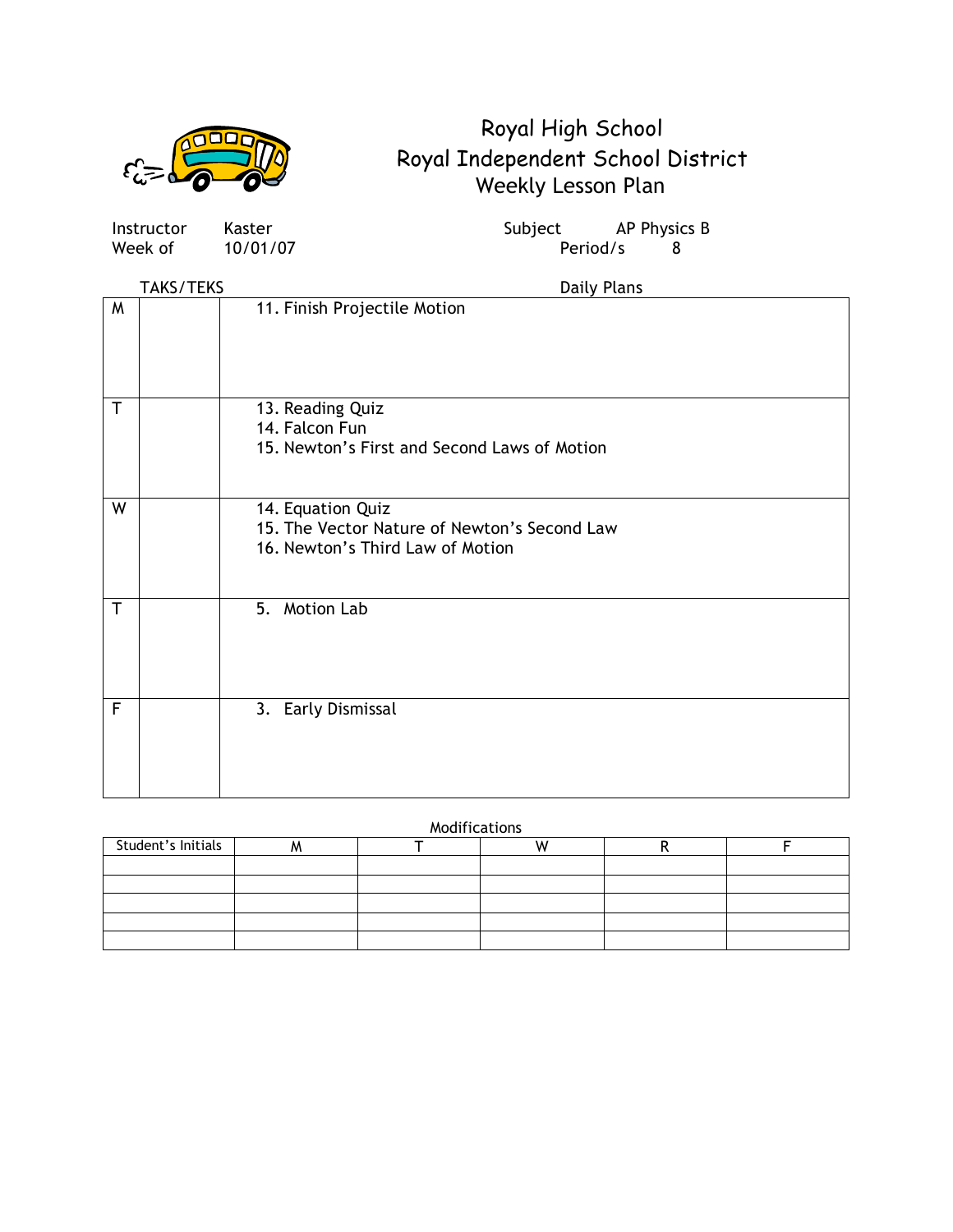

Week of  $10/08/07$  Period/s 8

Instructor Kaster Subject AP Physics B

|              | <b>TAKS/TEKS</b> | Daily Plans                                                                                           |
|--------------|------------------|-------------------------------------------------------------------------------------------------------|
| M            |                  | 12. Teacher In-Service                                                                                |
| T            |                  | 16. Reading Quiz<br>17. Falcon Fun<br>18. Newton's First and Second Laws of Motion                    |
| W            |                  | 17. Equation Quiz<br>18. The Vector Nature of Newton's Second Law<br>19. Newton's Third Law of Motion |
| $\mathsf{T}$ |                  | 6. Start Motion Lab                                                                                   |
| F            |                  | 4. Finish Motion Lab                                                                                  |

| Student's Initials |  |  |  |
|--------------------|--|--|--|
|                    |  |  |  |
|                    |  |  |  |
|                    |  |  |  |
|                    |  |  |  |
|                    |  |  |  |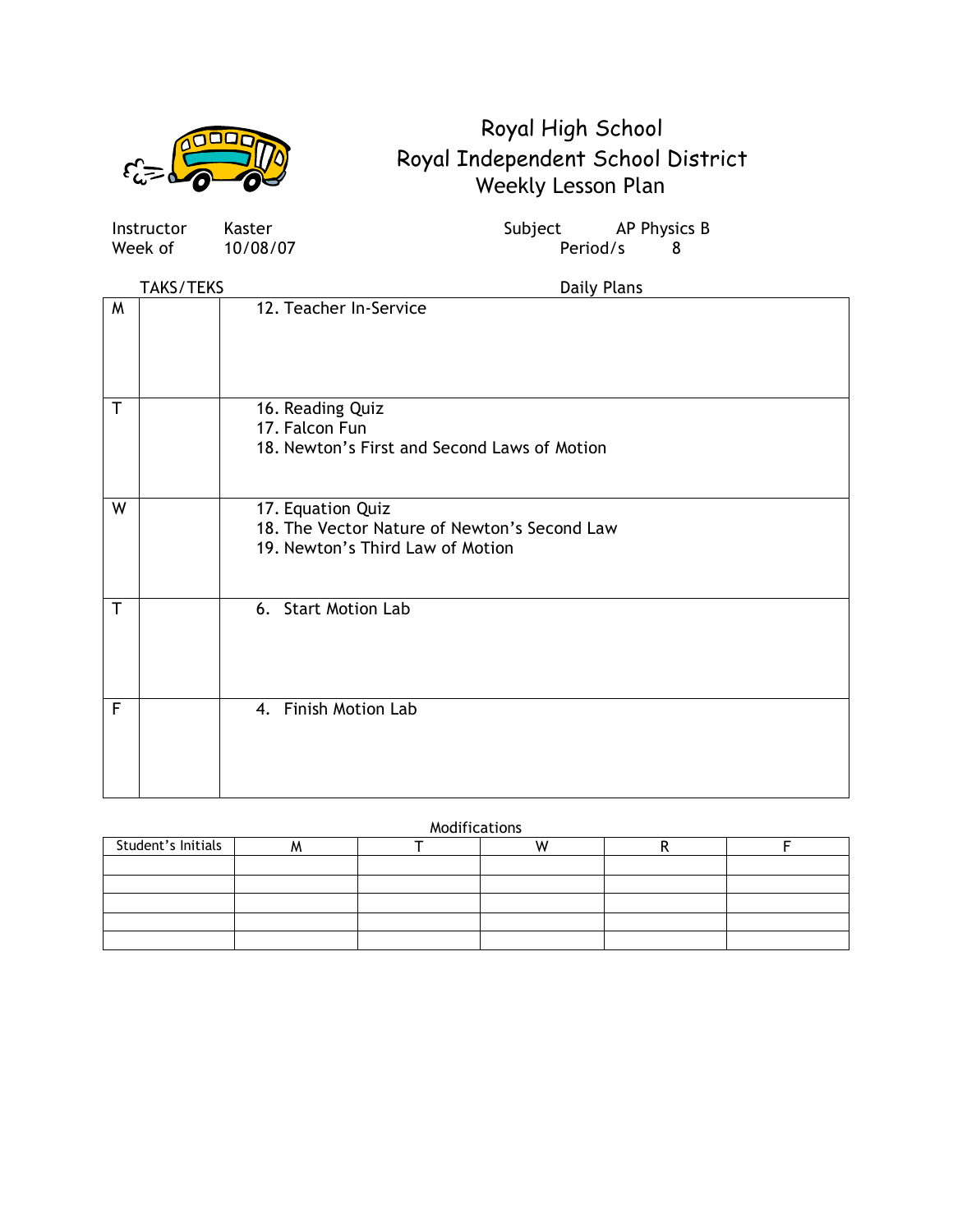

Week of 10/15/07 Period/s 8

Instructor Kaster Subject AP Physics B

|             | TAKS/TEKS | Daily Plans                                      |
|-------------|-----------|--------------------------------------------------|
| W           |           | 13. Start Motion Lab                             |
| $\mathsf T$ |           | 19. Finish Motion Lab                            |
| W           |           | 20. Equation Quiz<br>21. The Gravitational Force |
| $\mathsf T$ |           | 7. The Normal Force                              |
| $\mathsf F$ |           | 5. Frictional Forces                             |

| Student's Initials |  |  |  |
|--------------------|--|--|--|
|                    |  |  |  |
|                    |  |  |  |
|                    |  |  |  |
|                    |  |  |  |
|                    |  |  |  |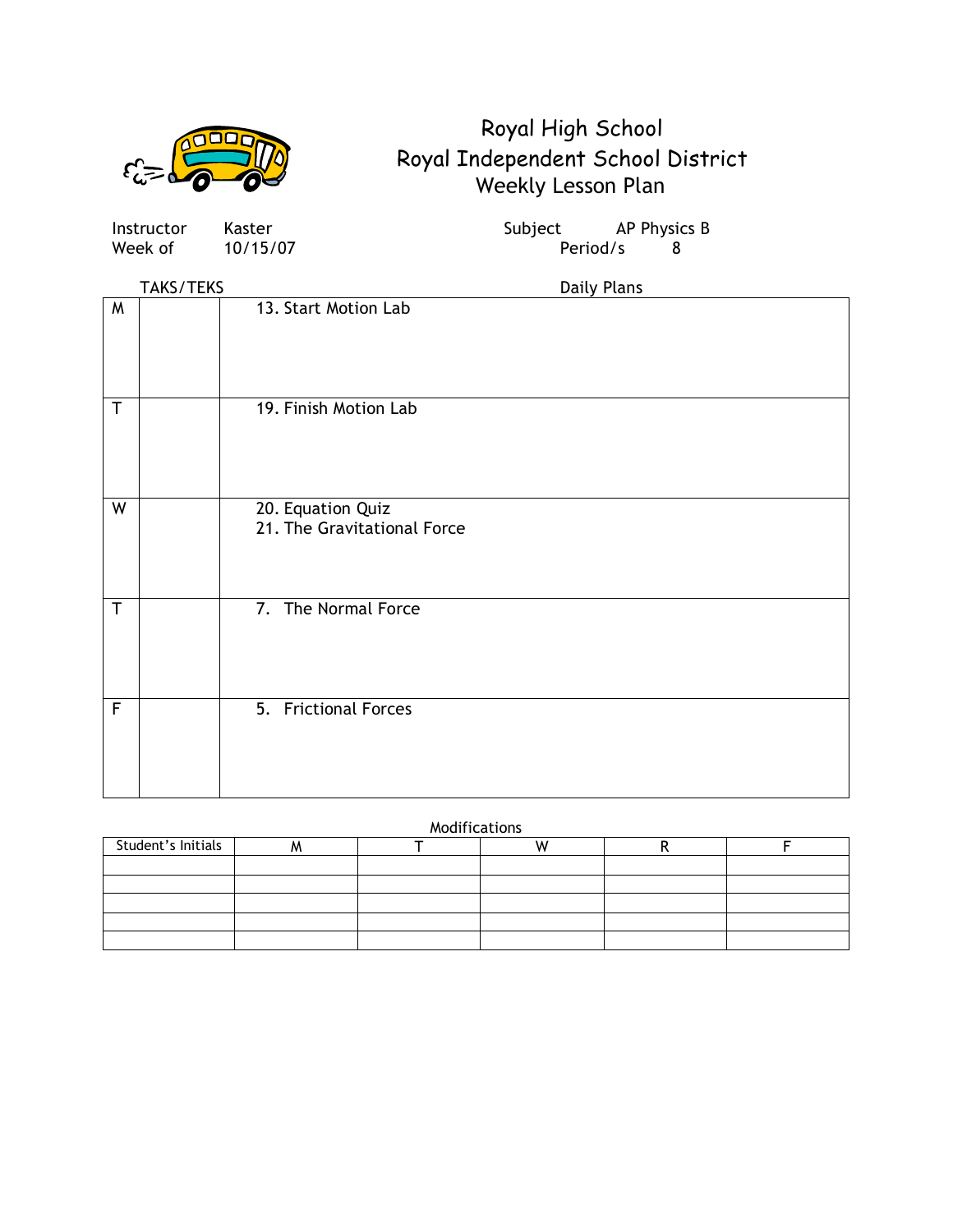

| Instructor | Kaster   | Subject  | AP Physi |  |
|------------|----------|----------|----------|--|
| Week of    | 10/22/07 | Period/s |          |  |

Instructor Kaster Subject AP Physics B

|              | <b>TAKS/TEKS</b> | Daily Plans                                                      |
|--------------|------------------|------------------------------------------------------------------|
| M            |                  | 14. Start Motion Lab                                             |
| T            |                  | 20. Finish Motion Lab                                            |
| W            |                  | 22. Equation Quiz<br>23. The Gravitational Force                 |
| T            |                  | 8. Start Nonequilibrium Applications of Newton's Laws of Motion  |
| $\mathsf{F}$ |                  | 6. Finish Nonequilibrium Applications of Newton's Laws of Motion |

| Modifications |  |
|---------------|--|
|               |  |

| Student's Initials |  |  |  |
|--------------------|--|--|--|
|                    |  |  |  |
|                    |  |  |  |
|                    |  |  |  |
|                    |  |  |  |
|                    |  |  |  |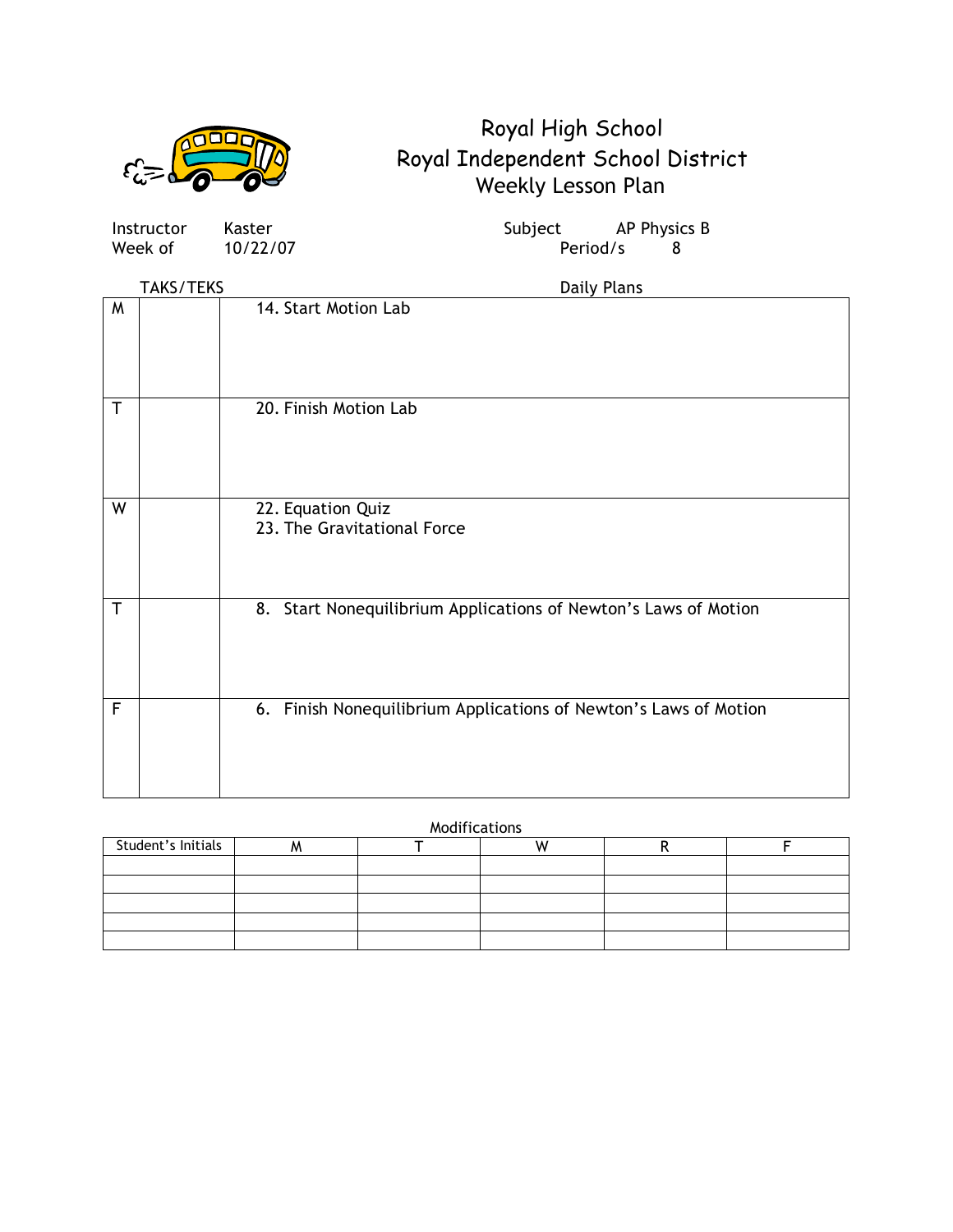

|              | Instructor | Kaster                                                                               | Subject     | AP Physics B |   |
|--------------|------------|--------------------------------------------------------------------------------------|-------------|--------------|---|
|              | Week of    | 10/29/07                                                                             | Period/s    |              | 8 |
|              | TAKS/TEKS  |                                                                                      | Daily Plans |              |   |
| M            |            | 15. Uniform Circular Motion<br>16. Centripetal Acceleration<br>17. Centripetal Force |             |              |   |
| $\mathsf{T}$ |            | 21. Banked Curves<br>22. Satellites in Circular Orbit                                |             |              |   |
| W            |            | 24. Equation Quiz<br>25. Apparent Weightlessness<br>26. Vertical Circular Motion     |             |              |   |
| T            |            | 9. Review for Motion Exam                                                            |             |              |   |
| F            |            | 7. Motion Exam                                                                       |             |              |   |

| Modifications |  |  |  |  |
|---------------|--|--|--|--|
|---------------|--|--|--|--|

| Student's Initials |  |  |  |
|--------------------|--|--|--|
|                    |  |  |  |
|                    |  |  |  |
|                    |  |  |  |
|                    |  |  |  |
|                    |  |  |  |